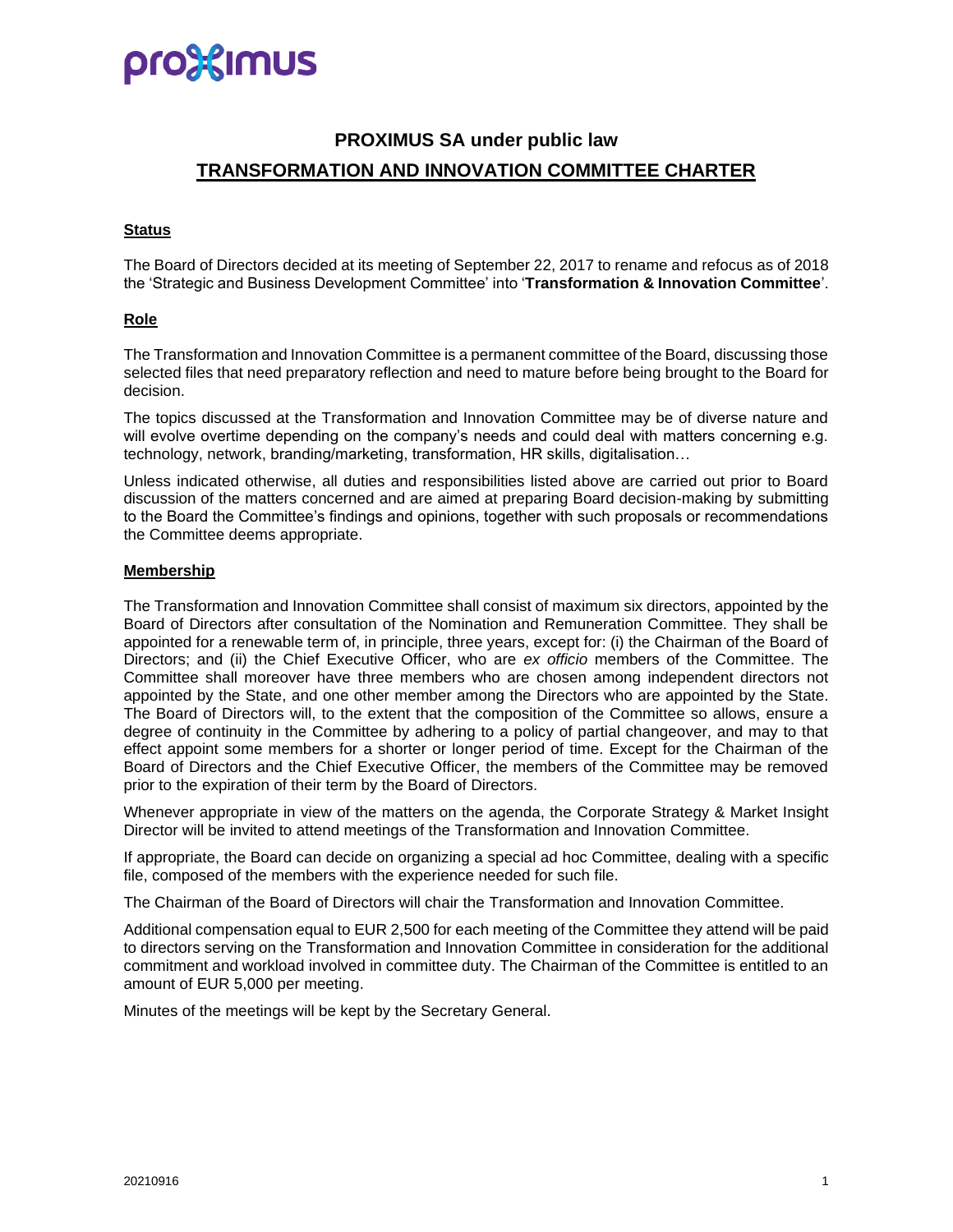# pro%imus

# **Functioning**

### *I. Timing and agenda*

The Transformation and Innovation Committee meets as many times as the discharge of its duties requires. Members are expected to attend all meetings of the Committee.

### *II. Notice and prior distribution of documents*

The Chairman or the Board can decide to call a meeting of the Transformation and Innovation Committee when required in the interest of the company.

As a principle, at least 10 days' notice of the Committee meeting shall be given to the members. However, the term of notice can be shortened if (i) the Chairman decides that due to unforeseen circumstances and in the interest of the Company, such shorter term of notice is required, or if (ii) all members agree to such shorter term of notice.

The notice specifies the time and venue of the meeting, as well as its agenda.

Information and data that are important to the directors' understanding of the items to be discussed at a meeting, as well as the final draft minutes of the previous meeting, should in principle be distributed in writing to each of the directors at the end of the week preceding the meeting. If however supporting material is if a highly sensitive or confidential nature, the Chairman shall see to it that no copies are distributed, but that members can look into such materials before the meeting. Members are expected to review the materials distributed in advance of the meeting. Where the subject matter is too sensitive to put in writing, the matter will be discussed at the meeting.

### *III. Access to independent advisors*

In the performance of the duties and responsibilities listed above, the Transformation and Innovation Committee may retain such outside counsel, experts, consultants and other advisors as it deems appropriate for the discharge of its duties. The Board of Directors specifically delegates to the Committee the authority to approve in a manner which is binding upon the Company all retention terms and conditions and sign off on all fees in connection therewith within the confines of the yearly budget awarded therefore by the Board of Directors.

The Secretary General is in charge of coordinating the hiring initiatives of the various committees of the Board with a view of achieving cost efficiency and avoiding duplication of efforts. Initiatives undertaken by the Committee that exceed the annual budget should get prior approval of the Board of Directors.

## *IV. Access to information*

The Transformation and Innovation Committee is expected to maintain free and open communication with management. The Committee may invite to its meetings anyone whose attendance it deems useful.

The Chairperson is responsible for ensuring that the members receive accurate, timely and clear information. Management has an obligation to provide such information but the Committee should seek clarification or amplification where necessary. Only the Chairperson can directly communicate with management to seek additional information. Other members should ask their questions through the Chairperson.

#### *V. Reporting*

The Transformation and Innovation Committee must report its decisions, findings, opinions, recommendations and/or proposals to the Board of Directors after each meeting. In addition, the Committee shall present to the Board an annual report regarding its activities. The annual report shall include membership, scope of mandate and functioning.